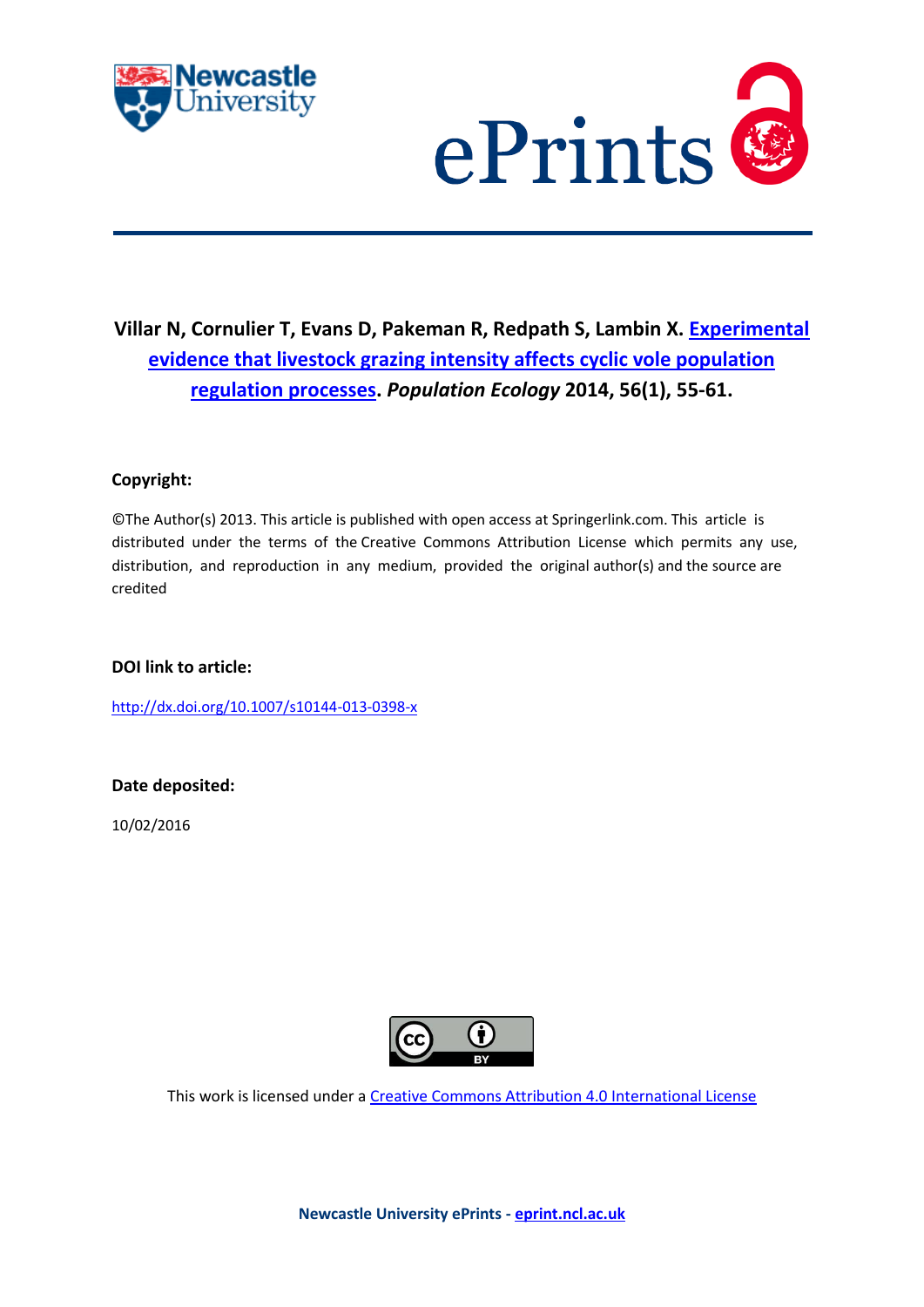ORIGINAL ARTICLE



## Experimental evidence that livestock grazing intensity affects cyclic vole population regulation processes

Nacho Villar • Thomas Cornulier • Darren Evans • Robin Pakeman • Steve Redpath • Xavier Lambin

Received: 3 October 2012 / Accepted: 15 August 2013 / Published online: 8 September 2013 © The Author(s) 2013. This article is published with open access at Springerlink.com

Abstract Grazing by domestic ungulates may limit the densities of small herbivorous mammals that act as key prey in ecosystems. Whether this also influences density dependence and the regulation of small herbivore populations, hence their propensity to exhibit multi-annual population cycles, is unknown. Here, we combine time series analysis with a large-scale grazing experiment on upland grasslands to examine the effects of livestock grazing intensity on the population dynamics of field voles

Electronic supplementary material The online version of this article (doi:[10.1007/s10144-013-0398-x\)](http://dx.doi.org/10.1007/s10144-013-0398-x) contains supplementary material, which is available to authorized users.

N. Villar  $\cdot$  T. Cornulier  $\cdot$  X. Lambin ( $\boxtimes$ ) School of Biological Sciences, Zoology Building, University of Aberdeen, Tillydrone Avenue, Aberdeen AB24 2TZ, Scotland, UK

e-mail: x.lambin@abdn.ac.uk

N. Villar e-mail: nachoprad@gmail.com

T. Cornulier e-mail: cornulier@abdn.ac.uk

N. Villar - S. Redpath ACES-Aberdeen Centre for Environmental Sustainability, University of Aberdeen, 23 St Machar Drive, Aberdeen AB24 3UU, Scotland, UK e-mail: s.redpath@abdn.ac.uk

N. Villar - R. Pakeman The James Hutton Institute, Craigiebuckler, Aberdeen AB15 8QH, Scotland, UK e-mail: robin.pakeman@hutton.ac.uk

#### D. Evans

Department of Biological Sciences, University of Hull, Cottingham Road, Hull HU6 7RX, England, UK e-mail: d.evans@hull.ac.uk

(Microtus agrestis). Using log-linear modelling of replicated time series under different grazing treatments, we show that increased sheep densities weaken delayed density dependent regulation of vole population growth, hence reducing the cyclicity in vole population dynamics. While population regulation is commonly attributed to both topdown and bottom up processes, our results suggest that regulation of cyclic vole populations can be disrupted by the influence of another grazer in the same trophic level. These results support the view that ongoing changes in domestic grazing intensity, by affecting small mammal dynamics, can potentially have cascading impacts on higher trophic levels, and strongly influence the dynamics of upland grassland systems.

Keywords Density dependence - Field vole Microtus agrestis · Grasslands · Herbivory · Population cycles - Ungulate grazing

#### Introduction

Grassland ecosystems in many parts of the northern hemisphere are dominated by pulses in the abundance of key herbivores, such as vole population cycles, with large impacts across trophic levels (Ims and Fuglei [2005](#page-6-0)). Where grasslands are managed for livestock grazing, changes in land use through land abandonment in marginal areas (an ongoing pattern in Europe and North America) or agricultural intensification (a pattern in much of Asia) may impact on key small mammal herbivores with potential ecosystem-wide impacts (Food and Agriculture Organisation [2006;](#page-6-0) Smith et al. [2007](#page-7-0)). Increased domestic ungulate grazing reduces the density of small mammal herbivores with whom they compete for resources through, for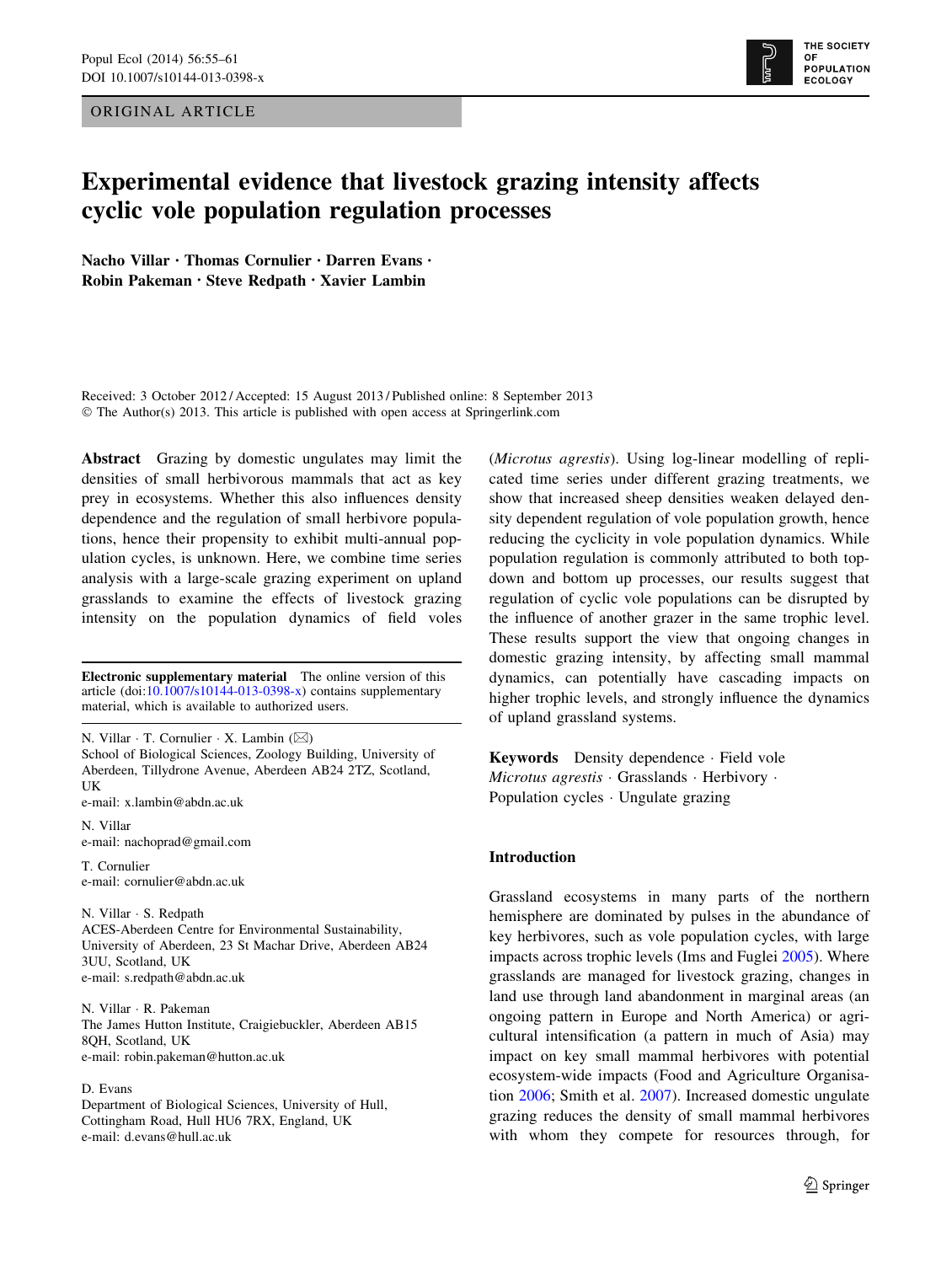example, decreased food and cover, increased exposure to predators and/or decreased nesting and burrowing sites (e.g., Steen et al. [2005](#page-7-0); Evans et al. [2006](#page-6-0); Torre et al. [2007](#page-7-0) and references therein). However, whether such changes also affect small mammal herbivore population regulation processes and propensity to exhibit multi-annual cycles is not known.

Autoregressive log-linear modelling of time series of vole dynamics strongly suggests that cyclic dynamics arise from a combination of direct and delayed density dependent influences on population growth rate (Bjørnstad et al. [1995\)](#page-6-0). Classically, trophic interactions, in particular predator–prey interactions, are invoked as the likely processes underpinning delayed density dependence, and hence are deemed responsible for multi-annual cycles (Korpimäki and Krebs [1996](#page-6-0); Hanski et al. [2001\)](#page-6-0). However, much of the supportive evidence derives from time-series approaches, and hence suffers from its correlative and retrospective nature (Lambin et al. [2002\)](#page-6-0). For instance, interpretations of geographical gradients in the density dependence structure of vole population cycles are a high profile case where multiple plausible explanations might fit the same observed pattern (e.g., Bjørnstad et al. [1995;](#page-6-0) Erb et al. [2000;](#page-6-0) Saitoh et al. [2003](#page-6-0)). Thus, arguably, causal interpretation of variations in the density dependence structure observed over time or space are, necessarily, ambiguous in the absence of experimental validation (Stenseth [1999\)](#page-7-0).

Experiments are better suited to establish causation, but are challenging in the context of cycles because of the financial and logistical difficulties of conducting and replicating them over relevant spatial and temporal scales, ideally requiring landscape-scale and multi-annual experiments. Furthermore, even large-scale field-based experimental manipulation can be strongly influenced by the surrounding landscape matrix, potentially masking underlying results. For example, food supplementation and predator exclusion treatments applied over exceptionally large  $1 \text{ km}^2$  (100 ha) experimental areas in the Kluane Project (Yukon, Canada) affected snowshoe hare (Lepus americanus) demographic rates but failed to prevent decline phase cycles because of movements between experimental plots and the surrounding taiga forest (Krebs et al. [1995](#page-6-0)). Similarly, Ims and Andreassen ([2000\)](#page-6-0) found that vole population growth rates in a set of 7 experimental plots covering 0.5 ha each were synchronised with the regional un-manipulated surroundings of the experimental set up through a feedback loop between avian predation and vole dispersal.

In practice there remains a need for methods that allow the better combination of time series approaches and experimental studies in order to isolate any causal relations without loss of generality. Here, we use time series from a unique, large-scale, replicated grazing experiment conducted in a grassland system where grass and herb-eating field voles undergo cyclic fluctuations in order to test the hypothesis that the grazing intensity of domestic ungulates impacts upon vole dynamics. We demonstrate the use of log-linear autoregressive models of experimental time series in order to derive density dependent parameters used as statistical descriptors or "probes" (Kendall et al. [1999](#page-6-0)) that allow us to examine this interaction between herbivores. In addition, we discuss potential mechanisms that may account for our results in face of current interpretations of density dependent parameters in vole cycles and recent empirical results, and discuss their relevance on the context of interactions between herbivores and livestock grazing in grassland systems.

#### Materials and methods

#### Field methods

A grazing experiment was established at Glen Finglas, Scotland (56°16'N, 4°24'W), in 2002 using 24  $\times$  3.3 ha plots in an acidic grassland habitat, dominated by Molinia caerulea–Potentilla erecta mire, Juncus effusus/acutiflorus–Galium palustre rush pasture and Festuca ovina–Agrostis capillaris–Galium saxatile grassland communities (Dennis et al. [2005](#page-6-0)). 2002 was used as baseline year, and in 2003 we applied four grazing treatments, with six replicated and randomized plots per treatment (replicates hereafter referred as ''blocks'') distributed across an altitudinal gradient (220–500 m above sea level) in three clusters with two adjacent blocks each (further details in Evans et al. [2006\)](#page-6-0). Plots were divided by livestock proof wire fences. The grazing treatments mimic realistic management conditions commonly implemented in Scotland (Scottish Agricultural College [2008](#page-6-0)): T1 = 2.7 ewes  $ha^{-1}$ ;  $T2 = 0.9$  ewe ha<sup>-1</sup>; T3 = ungrazed, which correspond to commercial, conservation and abandonment grazing levels respectively. Sheep grazing took place from March until October every year to follow current management practices. A fourth treatment, a mix of cattle and sheep grazing with the same grazing offtake as T2, was also included in the experiment in order to inform management policies, but was not used in the elaboration of this manuscript because it did not provide useful extra information about the impact of grazing intensity on vole dynamics [see Fig. S1 in Electronic Supplementary Material (ESM)]. Apart from enforcing different livestock densities, treatments in our experiment suffered from no other experimental input of any kind, including mowing, burning, supplemental feeding or plant harvesting or any kind of management or manipulative activity.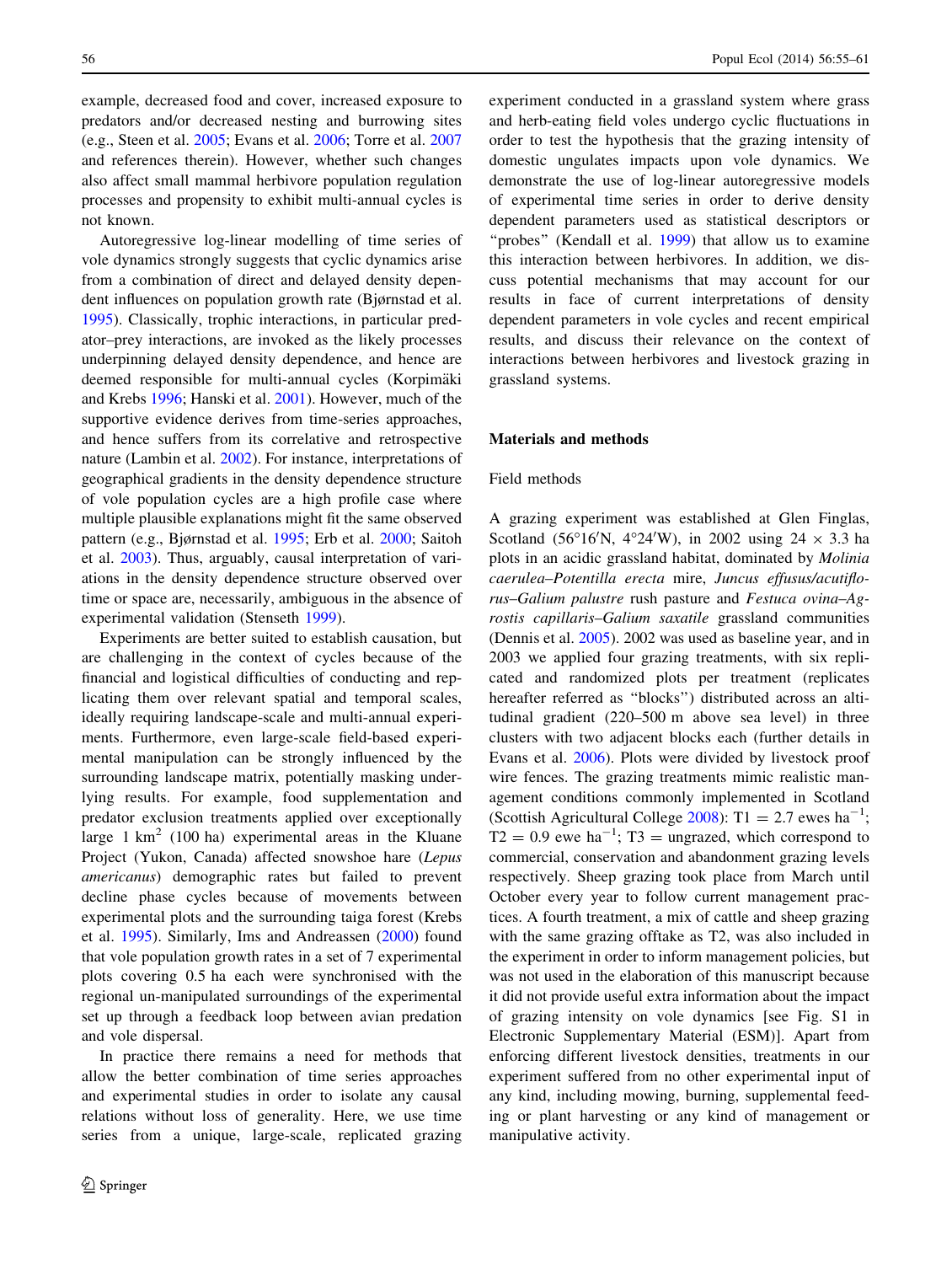We estimated field vole abundance using an index based on vole signs collected biannually (March and October 2002–2009). Each plot had a regular, square grid of 25 sampling points 40 m apart of which five were randomly selected and each sampled with five 25 cm  $\times$  25 cm quadrats thrown randomly within a radius of approximately 5 m and the presence of fresh (green and un-oxidised) grass clippings or droppings recorded (Evans et al. [2006](#page-6-0)). In March 2005 we missed one census due to logistical reasons, and a more intensive sampling regime with three quadrats at each of the twenty-five points in the regular grid was additionally implemented during 2006–2008.

#### Statistical analyses

In order to estimate density dependent parameters of vole population growth rates we fitted a seasonal log-linear auto-regressive model (Hansen et al. [1999](#page-6-0)), where the proportion of quadrats yielding positive vole signs were used as a proxy for density (Lambin et al. [2000](#page-6-0)). Observation error may cause bias in the estimation of densitydependence. A Bayesian state-space model can be used to account for observation error by combining the system process with an observation process that describes the statistical relationship between the observation and the unknown true density that would be measured under infinite sampling effort (Stenseth et al. [2003](#page-7-0)).

#### System process

Let  $S_{i,j,t}$  and  $F_{i,j,t}$  be the Spring and Autumn log abundances of voles in block  $i$  and treatment  $j$  in year  $t$ . We used a version of the seasonal log-linear auto-regressive model of Hansen et al. [\(1999](#page-6-0)) adjusted to our experimental design and non-centred data to model the population growth rates in winter and summer (Eq.  $1a$  and  $1b$ , respectively), as follows:

$$
S_{i,j,t} - F_{i,j,t-1} = a_{0,j} + a_{1,j}F_{i,j,t-1} + a_{2,j}S_{i,j,t-1} + a_{3,j}F_{i,j,t-2} + a_{4,j}S_{i,j,t-2} + \gamma_{1,i,j,t} + \gamma_{2,i}
$$
\n(1a)

$$
F_{i,j,t} - S_{i,j,t} = b_{0,j} + b_{1,j}S_{i,j,t} + b_{2,j}F_{i,j,t-1} + b_{3,j}S_{i,j,t-1} + b_{4,j}F_{i,j,t-2} + \eta_{1,i,j,t} + \eta_{2,i}
$$
\n(1b)

The index  $j = 1, 2, 3$  denotes the experimental treatment.  $\gamma$  and  $\eta$  are hierarchical Gaussian errors for the observation- and block-level random effects, respectively.

Annual population growth rates  $(R_t)$  can be expressed in relation to autumn densities as:

$$
R_{i,j,t} = \Omega_{1,j} F_{i,j,t-1} + \Omega_{2,j} F_{i,j,t-2},
$$
\n(2)

where the annual direct  $(\Omega_{1,j})$  and delayed  $(\Omega_{2,j})$  densitydependence parameters can be derived from the seasonal model using:  $\Omega_{1,j} = a_{1,j} + b_{1,j} + a_{2,j} + b_{2,j} + a_{1,j}b_{1,j}$  and  $\Omega_{2,j} = a_{3,j} + b_{3,j} + a_{4,j} + b_{4,j} + a_{1,j}b_{3,j} + a_{3,j}b_{1,j}$  $a_{2,j}b_{2,j}$ .

#### Observation process

The number  $Obs_{i,j}$  of quadrats with vole signs in the plot  $(i,j)$  in year t and season k follows a Binomial $(p_{i,i,t,k}, N_{i,i,t,k})$ distribution with a probability of sighting per quadrat  $p_{i,i,k}$ and a number of quadrats sampled  $N_{i,j,t,k}$ . The unknown vole abundances were then related to  $p_{i,j,t,k}$  using a complementary log–log link which is similar to the log-link assumed in the autoregressive log-linear model for the range of sighting probabilities encountered, but prevents estimated probabilities from exceeding values above one. In this state-space framework, missing values from spring 2005 were estimated as a by-product of the model fitting process, hence they didn't contribute to inform about model fit. Earlier calibration work established that volesign detection probability is linearly related to vole density estimated by live-trapping (Lambin et al. [2000](#page-6-0)), and it is also known that the log-linear model fitted has some robustness to non-linearities in the proxy for density (Tkadlec et al. [2011\)](#page-7-0).

We used independent uninformative priors for all the parameters of the model. The model was fitted with OpenBUGS 2.2.0 (Lunn et al. [2009](#page-6-0)). The model, data and further detail are given in ESM.

#### Results

The intensity of sheep grazing had an effect on density dependent parameters, hence on predicted vole population dynamics according to log-linear autoregressive models. The vole abundance time series in the ungrazed treatment (T3) showed patterns typical of multi-annual cyclic dynamics, but at the higher sheep densities vole dynamics became less cyclic (Fig. [1\)](#page-4-0). The density dependence regulation of vole population growth decreased (i.e., tended towards more positive values) with increasing grazing intensity (Fig. [2\)](#page-5-0), but the magnitude of this change was much larger and only statistically significant on the delayed density dependent component (difference in  $\Omega_2$  between treatments 1 and 3 was 0.676, 95 % credible interval 0.094–1.282, all other differences overlapping 0, see Table S1 in ESM). The combination of estimated direct and delayed density dependence parameters in the absence of sheep grazing (T3) predicts large amplitude cycles with a 3 year-period (Fig. [2\)](#page-5-0); a dampening of the cycle's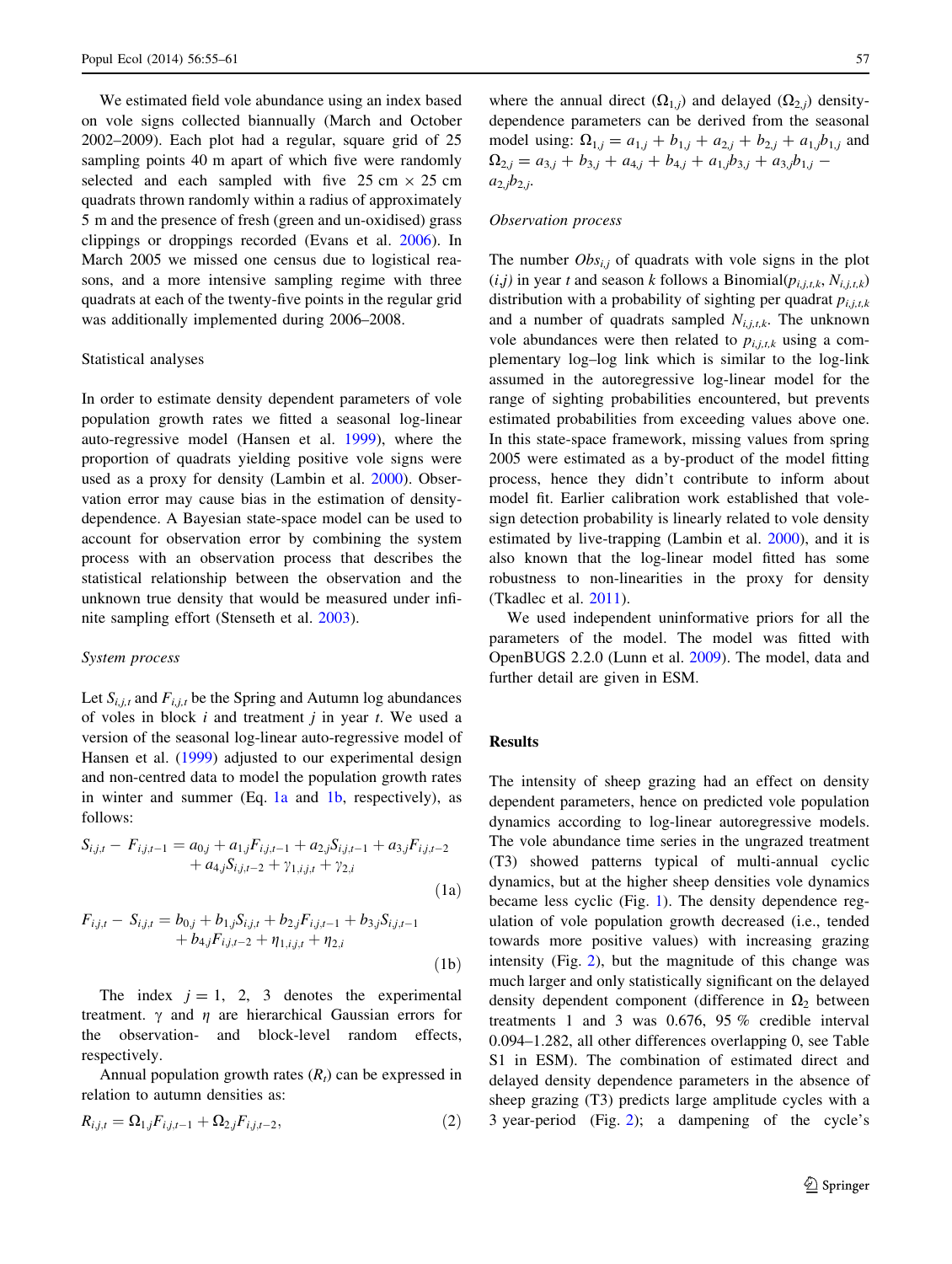<span id="page-4-0"></span>Fig. 1 Time series of vole sign indices (VSI) recorded during 2002–2009 under different experimentally imposed grazing intensities. Different line types and symbols represent different replicates. Treatment  $1 = 2.7$ ewes ha<sup>-1</sup>, Treatment 2 = 0.9<br>ewe ha<sup>-1</sup>, Treatment 3 = ungrazed. There was no survey in 2005 due to logistical reasons



amplitude without change in the periodicity at intermediate grazing levels (T2) and the loss of cyclicity at the highest grazing levels (T1), matching trends observed in the time series.

#### Discussion

Fitting log-linear state-space models to time series of vole abundance indices from a replicated sheep grazing experiment revealed that in addition to affecting mean vole density (Evans et al. [2006\)](#page-6-0), grazing by domestic ungulates also impacts upon vole dynamics, leading to a loss of cyclicity at high grazing density. Though this technique did not allow us to pinpoint the exact causal chain that generated a change in vole dynamics, the combination of experimental approach (including manipulation and replication, and control of all other factors by virtue of experimental randomisation) and time series analysis allowed us to identify delayed density dependence as the regulatory process affected by livestock grazing with little evidence of direct density dependence being affected. As such, combining time series analysis with a factorial experiment is a methodological step forward relative to previous attempts to link density dependent parameters (probes) to unmanipulated environmental covariates, such as latitude and seasonality (e.g., Bjørnstad et al. [1995](#page-6-0); Erb et al. [2000](#page-6-0); Saitoh et al. [2003](#page-6-0)). Another relevant aspect of the method is that, despite time series being relatively short (8 years), the combination of a randomized, replicated large-scale experimental set up with a state-space analytical model was essential to obtain estimates of probes with greater precision and less bias than hitherto feasible (e.g., Hansen et al. [1999](#page-6-0); Stenseth et al. [2003](#page-7-0)).

On the other hand, despite using a seasonal model, identifying the seasonal time lag at which density dependence was largest cannot be done reliably, in spite of suggestions to the contrary (Hansen et al. [1999\)](#page-6-0). This is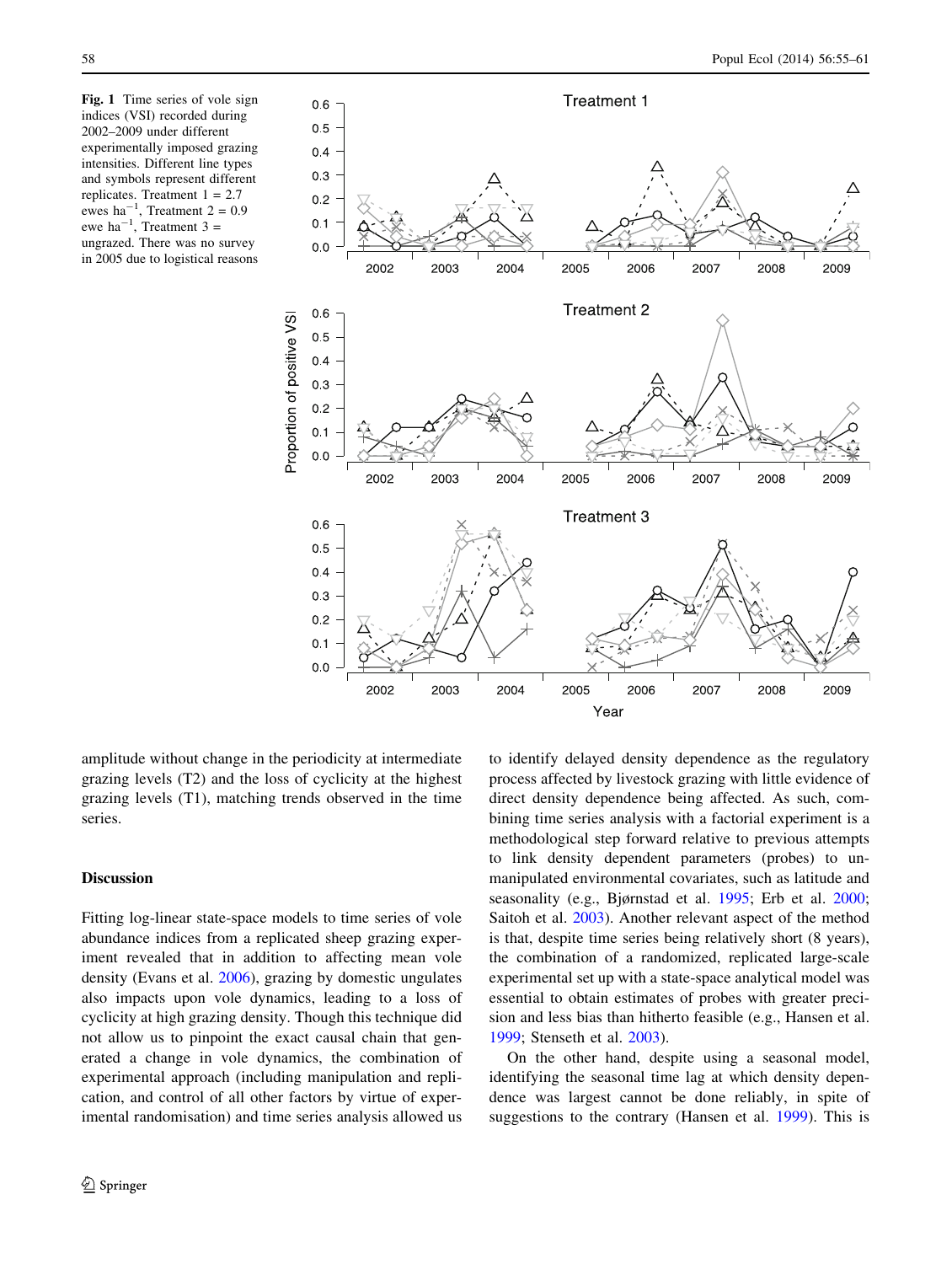<span id="page-5-0"></span>

Fig. 2 Effect of grazing intensity on direct  $(\Omega_1)$  and delayed  $(\Omega_2)$ density dependent regulation of field vole population growth, with 95 % posterior credible intervals. T1 = 2.7 ewes  $ha^{-1}$ , T2 = 0.9 ewe  $ha^{-1}$ , T3 = ungrazed. The parameter space described by Royama ([1992\)](#page-6-0) indicates unstable dynamics outside the triangle, stable dynamics with dampened oscillations inside the triangle and above the parabola, and cyclic dynamics inside the parabola (cycle period length in years is given by grey numerals)

because the seasonal auto-regressive model suffers from high serial correlation between parameters (details in ESM). The use of this model nevertheless enabled us to use data from biannual sampling occasions and our inference is based on summary annual parameters which were not affected by the issue of parameter identification.

Several authors have suggested that ungulate trampling reduces the densities of small mammals by decreased availability and larger destruction of vole nesting and burrowing sites (e.g., Steen et al. [2005](#page-7-0); Evans et al. [2006](#page-6-0); Torre et al. [2007](#page-7-0) and references therein). However, it is far from clear how this mechanism would affect delayed density dependence, since, to our best knowledge, even its impact on small mammal density has never been quantified. Instead, classical interpretations of delayed density dependence in cyclic vole populations include predator– prey and parasite-host, plant-herbivore interactions, as well as trans-generational effects (Stenseth and Ims [1993](#page-7-0); Korpimäki and Krebs [1996\)](#page-6-0). Plausible interactions between livestock grazing and some of these mechanisms are numerous, but some are more intuitive than others. For example, there's no empirical evidence supporting a relationship between ungulate grazing and trans-generational effects in voles. Indirect effects of grazing on landscape structure and connectivity might influence macro-parasite prevalence and transmission (Brownstein et al. [2005;](#page-6-0) Halos et al. [2010\)](#page-6-0), so that grazing intensity and vole parasitism might be linked. Grazing impact on landscape structure and connectivity might also have influenced predator foraging opportunities, e.g., by increasing avian predation or decreasing risk-averse mustelid foraging behaviour (Zub et al. [2008\)](#page-7-0), conceivably leading to a net reduction in delayed density dependence (Bjørnstad et al. [1995](#page-6-0); Hanski et al. [2001\)](#page-6-0). Predation would be expected to have synchronised cycles of adjacent prey populations, as shown in microcosm experiments (Vasseur and Fox [2009\)](#page-7-0) and field experiments involving small mammals (Korpimäki and Krebs [1996](#page-6-0); Ims and Andreassen [2000](#page-6-0)). Thus under a predation hypothesis we would have expected that strong prey depletion by mobile predators would have swamped the differences between experimental treatments. Yet, we found a clear treatment effect. However, as is evident from Fig. [1](#page-4-0), there was a degree of synchrony shared between plots with different experimental treatments but contiguous to each other e.g., in the same ''block''. Hence we cannot rule out entirely the influence of predation as an important factor contributing to the strong influence of ungulate grazing intensity on vole dynamics. Thus, our results point towards a local process generating delayed density dependence which was sufficiently spatially restricted in its influence so as to be unable to synchronise vole dynamics in different treatments.

Recent work suggests that vole grazing of grasses cause changes in plant quality through induction of plant defences. Several grass species found in acidic uplands uptake silica after sustained vole grazing, and such a process has the potential to cause delayed density dependence in vole populations (Reynolds et al. [2012](#page-6-0)). However, our results show a reduction in delayed density dependence with increasing sheep grazing intensity, which goes in the opposite direction than predicted if sheep grazing contributed to changes in grass quality either through increased silica induction or by depletion of silica-poor palatable grasses. It remains possible, however, that ungulate grazing might have led to an increase in the abundance of grass species that are grazing tolerant versus those producing delayed inducible defences (Augustine and McNaughton [1998](#page-6-0)). Alternatively, depletion of plant biomass by grazing in spring and summer may have reduced the degree of seasonality in plant availability to voles, which is a key factor in the propensity of populations to display cycles (Stenseth et al. [2003](#page-7-0); Smith et al. [2006;](#page-7-0) Reynolds et al. [2012](#page-6-0)). Specific studies with explicit measurements of plant quality and biomass, as well as parasitism and predation, would be required to identify the specific mechanisms involved, most adequately those of an experimental nature.

Given the removal of plant biomass and productivity, it was surprising that neither the baseline population growth rate (intercept) nor direct density dependence  $(\Omega_1)$  influence on vole population growth were significantly affected by grazing intensity. According to classical interpretations, this suggests that livestock grazing did not affect intrinsic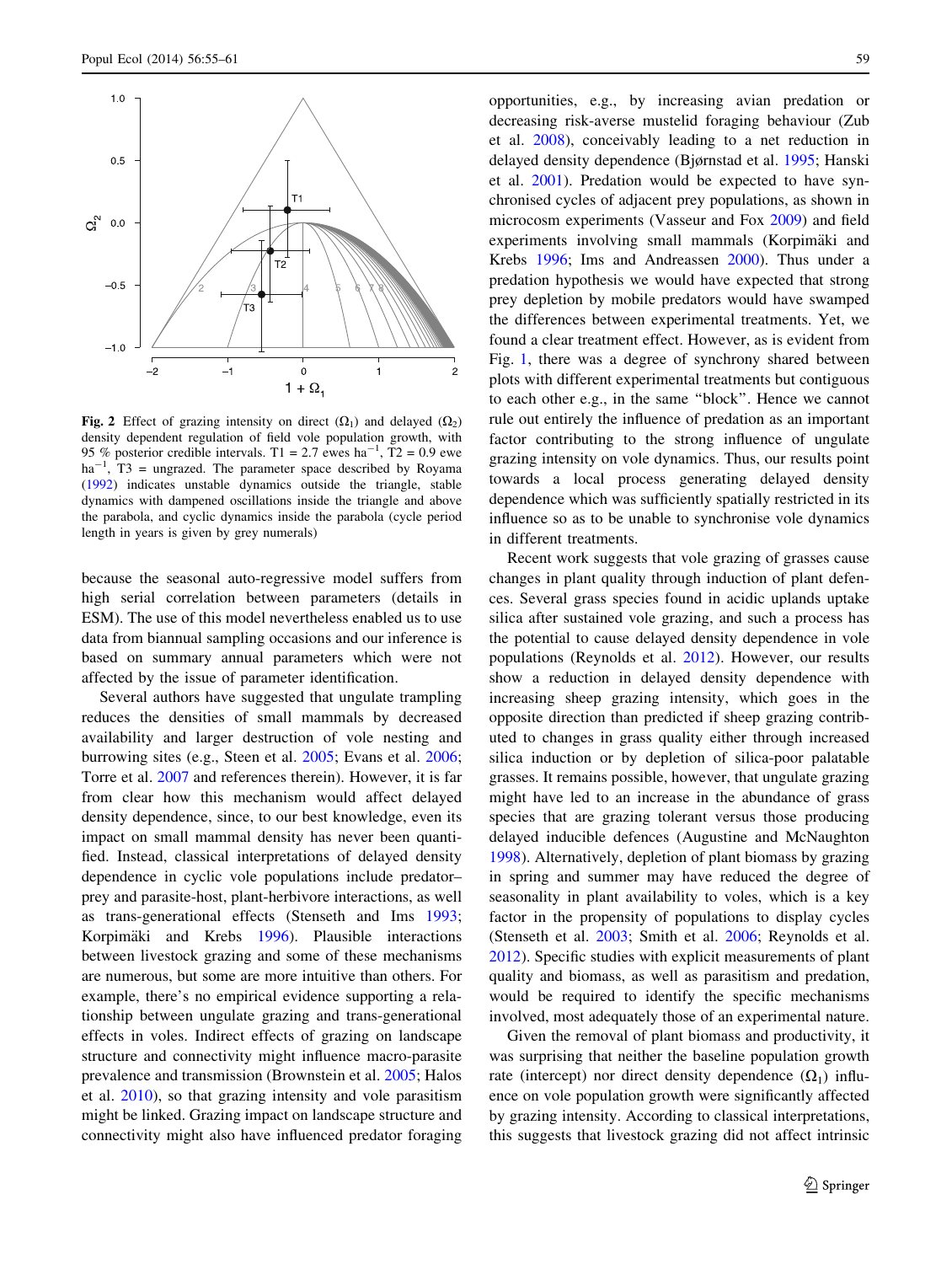<span id="page-6-0"></span>vole population regulation processes, such as territoriality or intra-specific competition.

While these considerations raise important questions about the interpretation of vole dynamics, it is important to bear in mind their relevance in the context of herbivore– herbivore interactions. Irrespective of the specific mechanism responsible for delayed density dependence in vole dynamics, we demonstrated that, in addition to top-down and bottom up processes (Sinclair and Krebs [2002](#page-7-0)), interactions between herbivores can also modify the density dependence structure, hence population regulation of at least one of the species involved. Previous studies have shown that both competition and facilitation between ungulates and small mammals occur in grassland systems of the northern hemisphere (Steen et al. [2005;](#page-7-0) Evans et al. 2006; Ims et al. 2007; Torre et al. [2007\)](#page-7-0), and here we demonstrate that such interactions affect population regulation and propensity to cycle of small mammals at grazing regimes commonly implemented in Scotland (Scottish Agricultural College 2008). Thus, we propose that land use changes such as grazing intensification or abandonment might lead to changes in small mammal population dynamics in upland grasslands where pulses of abundance of these herbivores are of foremost importance (Ims and Fuglei 2005), whose impact might propagate across the ecosystem.

Acknowledgments We thank our colleagues who helped in collecting this data, Nigel G. Yoccoz and Bob O'Hara for useful comments on our analysis, the Woodland Trust for logistic support, and Scottish Government's Rural and Environment Science and Analytical Services for funding the experiment. N. Villar was funded by a PhD studentship awarded by the Aberdeen Centre for Environmental Sustainability; XL, TC and SMRE acknowledge funding from Biodiversa ERA-net NERC grant NE/G002045/1 and a Leverhulme Research fellowship (XL).

Open Access This article is distributed under the terms of the Creative Commons Attribution License which permits any use, distribution, and reproduction in any medium, provided the original author(s) and the source are credited.

#### References

- Augustine DJ, McNaughton SJ (1998) Ungulate effects on the functional species composition of plant communities: herbivore selectivity and plant tolerance. J Wildl Manag 62:1165–1183
- Bjørnstad ON, Falck W, Stenseth NC (1995) Geographic gradient in small rodent density fluctuations—a statistical modelling approach. Proc R Soc B 262:127–133
- Brownstein J, Skelly D, Holford T, Fish D (2005) Forest fragmentation predicts local scale heterogeneity of Lyme disease risk. Oecologia 146:469–475
- Dennis P, Elston DA, Evans DM, Evans SA, Gordon I, Grant M, Kunaver A, Marquiss M, Mayes B, McCracken DI, Pakeman RJ, Pearce-Higgins J, Redpath SM, Skartveit J, Stephen L, Benton TG, Bryant D (2005) Effects of grazing management on upland bird populations: disentangling habitat structure and

arthropod food supply at appropriate spatial scales (GRUB). Final report to Scottish Executive Environment and Rural Affairs Department

- Erb J, Stenseth NC, Boyce MS (2000) Geographic variation in population cycles of Canadian muskrats (Ondatra zibethicus). Can J Zool 78:1009–1016
- Evans DM, Redpath SM, Elston DA, Evans SA, Mitchell RJ, Dennis P (2006) To graze or not to graze? Sheep, voles, forestry and nature conservation in the British uplands. J App Ecol 43:499–505
- Food and Agriculture Organisation (2006) Livestock's long shadow: environmental issues and options. United Nations Food and Agriculture Organisation, Rome. [http://www.fao.org/docrep/](http://www.fao.org/docrep/010/a0701e/a0701e00.HTM) [010/a0701e/a0701e00.HTM](http://www.fao.org/docrep/010/a0701e/a0701e00.HTM)
- Halos L, Bord S, Cotté V, Gasqui P, Abrial D, Barnouin J, Boulouis H-J, Vayssier-Taussat M, Vourc'h G (2010) Ecological factors characterizing the prevalence of bacterial tick-borne pathogens in Ixodes ricinus ticks in pastures and woodlands. App Environ Microb 76:4413–4420
- Hansen TF, Stenseth NC, Henttonen H (1999) Multiannual vole cycles and population regulation during long winters: an analysis of seasonal density dependence. Am Nat 154:129–139
- Hanski I, Henttonen H, Korpimäki E, Oksanen L, Turchin P (2001) Small-rodent dynamics and predation. Ecology 82:1505–1520
- Ims RA, Andreassen HP (2000) Spatial synchronization of vole population dynamics by predatory birds. Nature 408:194–196
- Ims RA, Fuglei E (2005) Trophic interaction cycles in tundra ecosystems and the impact of climate change. Bioscience 55:311–322
- Ims RA, Yoccoz N, Bråthen K, Fauchald P, Tveraa T, Hausner V (2007) Can reindeer overabundance cause a trophic cascade? Ecosystems 10:607–622
- Kendall BE, Briggs CJ, Murdoch WW, Turchin P, Ellner SP, McCauley E, Nisbet RM, Wood SN (1999) Why do populations cycle? A synthesis of statistical and mechanistic modeling approaches. Ecology 80:1789–1805
- Korpimäki E, Krebs CJ (1996) Predation and population cycles of small mammals—a reassessment of the predation hypothesis. Bioscience 46:754–764
- Krebs CJ, Boutin S, Boonstra R, Sinclair ARE, Smith JNM, Dale MRT, Martin K, Turkington R (1995) Impact of food and predation on the Snowshoe Hare cycle. Science 269:1112–1115
- Lambin X, Petty SJ, MacKinnon JL (2000) Cyclic dynamics in field vole populations and generalist predation. J Anim Ecol 69:106–118
- Lambin X, Krebs CJ, Moss R, Yoccoz NG (2002) Population cycles: inferences from experimental, modelling, and time series approaches. In: Berryman AA (ed) Population cycles: the case for trophic interactions. Oxford University Press, New York, pp 155–176
- Lunn D, Spiegelhalter D, Thomas A, Best N (2009) The BUGS project: evolution, critique and future directions. Stat Med 28:3049–3067
- Reynolds J, Lambin X, Massey F, Reidinger S, Sherratt J, Smith M, White A, Hartley S (2012) Delayed induced silica defences in grasses and their potential for destabilising herbivore population dynamics. Oecologia 170:445–456
- Royama T (1992) Analytical population dynamics, vol 10. Population and community biology series. Chapman & Hall, New York
- Saitoh T, Stenseth N, Viljugrein H, Kittilsen M (2003) Mechanisms of density dependence in fluctuating vole populations: deducing annual density dependence from seasonal processes. Popul Ecol 45:165–173
- Scottish Agricultural College (2008) Farming's retreat from the hills. Rural Policy Centre. [http://wwwsacacuk/mainrep/pdfs/](http://wwwsacacuk/mainrep/pdfs/retreatreportpdf) [retreatreportpdf](http://wwwsacacuk/mainrep/pdfs/retreatreportpdf)